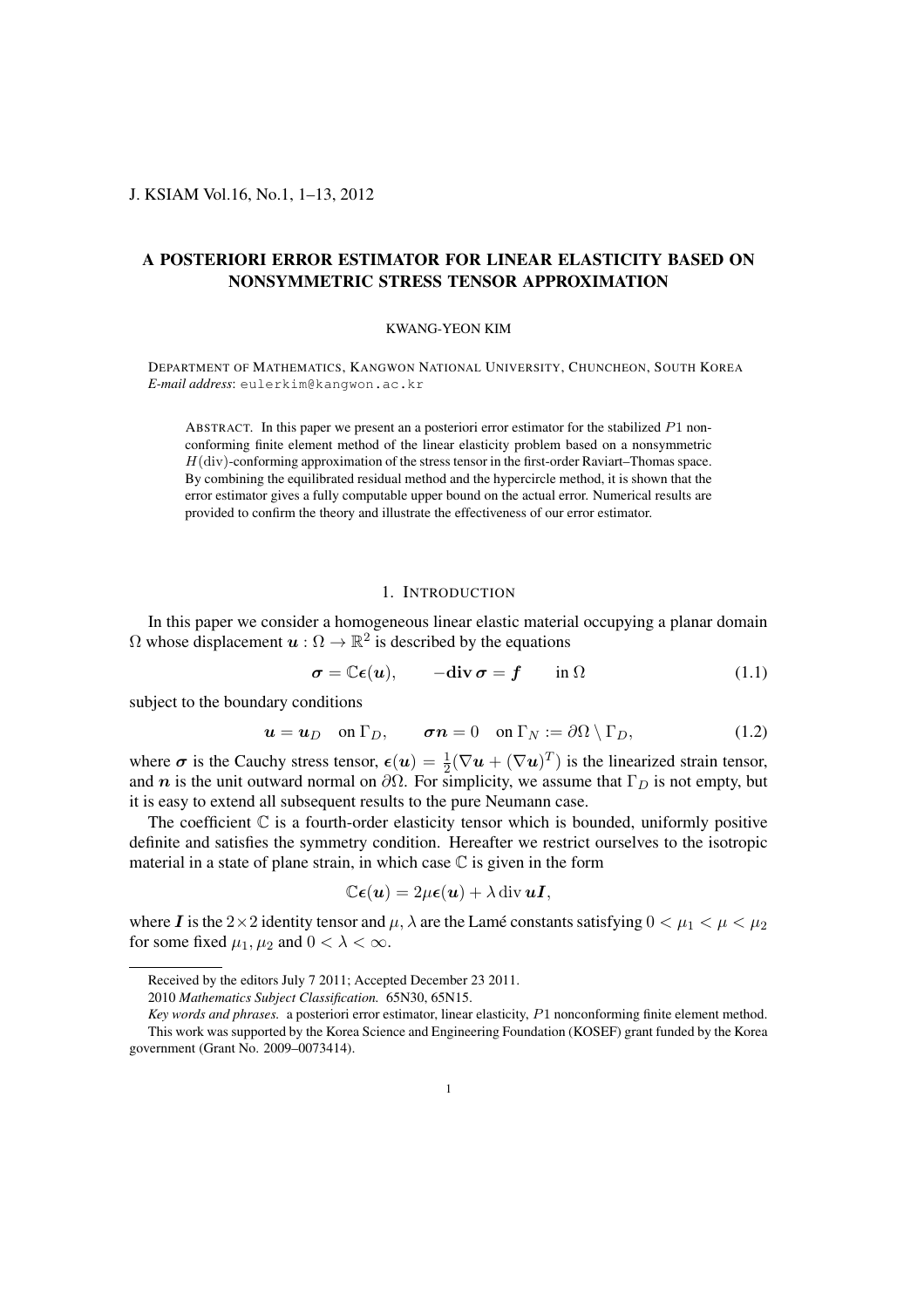The weak formulation for (1.1)–(1.2) seeks the displacement  $\boldsymbol{u} \in \boldsymbol{H}^1_D(\Omega;\boldsymbol{u}_D)$  such that

$$
(\mathbb{C}\boldsymbol{\epsilon}(\boldsymbol{u}),\boldsymbol{\epsilon}(\boldsymbol{v}))_{\Omega}=(\boldsymbol{f},\boldsymbol{v})_{\Omega} \qquad \forall \boldsymbol{v} \in \boldsymbol{H}_{D}^{1}(\Omega), \qquad (1.3)
$$

where  $(\cdot, \cdot)_{\Omega}$  is the standard inner product in  $(L^2(\Omega))^d$   $(d = 1, 2)$  and

$$
\boldsymbol{H}_D^1(\Omega;\boldsymbol{u}_D):=\{\boldsymbol{v}\in (H^1(\Omega))^2:\boldsymbol{v}|_{\Gamma_D}=\boldsymbol{u}_D\},\qquad \boldsymbol{H}_D^1(\Omega):=\boldsymbol{H}_D^1(\Omega;0).
$$

We adopt the standard notation for the Sobolev space  $H^k(S)$  over a set *S* equipped with the norm  $\|\cdot\|_{k,S}$  and semi-norm  $|\cdot|_{k,S}$ .

Nowadays it is well established that one should apply adaptive mesh refinement based on a posteriori error estimators for efficient implementation of numerical methods. Various types of error estimators have been developed and successfully implemented for the linear elasticity problem; see, for example, the survey paper [1]. We are particularly interested in the error estimators which give *fully computable upper bounds on the actual error* without involving unknown constants. Such error estimators were constructed in [2] for the *P*1 conforming element and in [3] for the *P*2 conforming and nonconforming elements by combining the equilibrated residual method and the hypercircle method. The key step there was recovery of a *symmetric*  $H(\text{div})$ -conforming approximation of the stress tensor  $\sigma$  in an appropriate finite element space of *symmetric* tensors from the equilibrated normal stress approximation, which is quite complicated due to the large dimension of the local finite element space used (the Arnold–Winther space in [2] and the Arnold–Douglas–Gupta space in [3]), although the computation is done locally on each element.

In this paper we propose a new error estimator which requires much less computation than [2, 3], while achieving fully computable upper bounds on the actual error. This is accomplished by recovering a *nonsymmetric*  $H$ (div)-conforming approximation of the stress tensor  $\sigma$  in the *nonsymmetric* Raviart–Thomas space of first order whose local dimension is smaller and makes the implementation easier than the symmetric tensor spaces mentioned above. When compared with the ones from [2, 3], our estimator contains the additional contribution arising from the non-symmetry of the recovered stress tensor approximation and thus strongly depending on computable upper bounds on the constants of local Korn's inequality. A similar consideration was given to the Stokes problem in [4] but the derived estimator was not fully computable as the constant in the upper bound was not estimated.

To fix ideas, we consider the stabilized *P*1 nonconforming finite element proposed in [5] for which, unlike the *P*1 conforming element, the equilibrated normal stress approximation is explicitly constructed without solving local linear systems. It is straightforward to apply subsequent results to other *P*1 and *P*2 finite elements as long as the equilibrated normal stress approximation (defined in Section 3) is available.

The rest of the paper is organized as follows. In the next section we introduce the stabilized *P*1 nonconforming finite element method and some computable estimates related to Korn's inequality. In Section 3 we construct the nonsymmetric  $H(\text{div})$ -conforming approximation of the stress tensor and then derive the a posteriori error estimator which yields an upper bound on the actual error in Section 4. Finally, Section 5 presents some numerical results to confirm the theory and illustrate the effectiveness of our error estimator.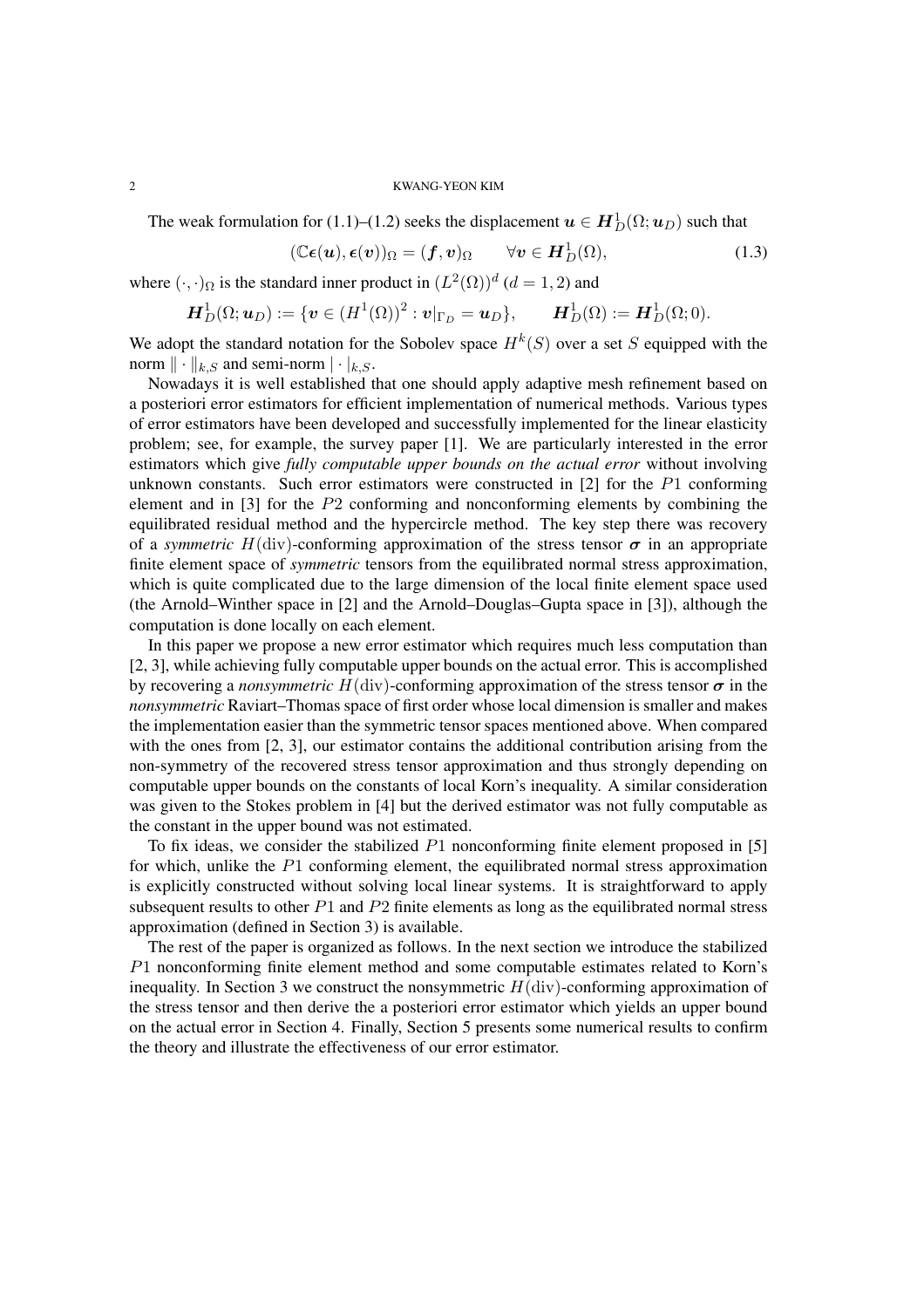### 2. STABILIZED *P*1 NONCONFORMING FEM AND KORN'S INEQUALITY

2.1. Stabilized *P*1 Nonconforming FEM. Let  $\mathcal{T}_h = \{T\}$  be a regular triangulation of  $\Omega$  into triangles with  $h_T = \text{diam}(T)$  and  $h = \max_{T \in \mathcal{T}_h} h_T$ . The set of three edges of an element *T*  $\in$  *T*<sup>*h*</sup> is denoted by  $\mathcal{E}_T$  and the unit outward normal on  $\partial T$  by  $n_T$ .

Let  $\mathcal{E}_{\Omega}$ ,  $\mathcal{E}_{D}$  and  $\mathcal{E}_{N}$  be the collections of all edges of  $\mathcal{T}_{h}$  lying on  $\Omega$ ,  $\Gamma_{D}$  and  $\Gamma_{N}$ , respectively, and set  $\mathcal{E}_h = \mathcal{E}_{\Omega} \cup \mathcal{E}_D \cup \mathcal{E}_N$ . For each edge  $E \in \mathcal{E}_{\Omega}$ , we fix a unit normal vector  $n_E$  and define the jump of *v* across  $E = \partial T^+ \cap \partial T^-$  as

$$
[\![\boldsymbol{v}]\!] |_{E} = \boldsymbol{v}|_{T^+} - \boldsymbol{v}|_{T^-},
$$

where  $n_E$  is directed from  $T^+$  to  $T^-$ . For a boundary edge  $E \in \mathcal{E}_D \cup \mathcal{E}_N$ ,  $n_E$  is taken to be outward to  $\partial\Omega$  and  $\llbracket v \rrbracket |_E$  is set to be zero.

Let  $\mathbb{P}_k(T)$  be the space of all polynomials on T whose total degrees are less than or equal to *k* and let  $\mathcal{RM}(T) := \text{span}\{(1,0), (0,1), (y,-x)\}$  be the space of rigid body motions on  $T$ . Notice that  $v \in \mathcal{RM}(T)$  if and only if  $\epsilon(v) = 0$ .

The Crouzeix–Raviart *P*1 nonconforming finite element space is defined as

$$
\boldsymbol{V}_h = \left\{ \boldsymbol{v}_h \in (L^2(\Omega))^2 : \boldsymbol{v}_h|_T \in (\mathbb{P}_1(T))^2 \ \forall T \in \mathcal{T}_h \text{ and } \int_E [\boldsymbol{v}_h] \, ds = 0 \ \forall E \in \mathcal{E}_\Omega \right\},\
$$

and the subspace of  $V_h$  with zero mean values on  $\mathcal{E}_D$  as

$$
\boldsymbol{V}_{h,D} = \bigg\{ \boldsymbol{v}_h \in \boldsymbol{V}_h : \int_E \boldsymbol{v}_h \, ds = 0 \ \ \forall E \in \mathcal{E}_D \bigg\}.
$$

Then the stabilized *P*1 nonconforming FEM for the linear elasticity problem (1.3) reads as follows (cf. [5]): find  $u_h \in V_h$  such that  $\int_E (u_h - u_D) ds = 0$  for all  $E \in \mathcal{E}_D$  and

$$
A_h(\boldsymbol{u}_h,\boldsymbol{v}_h)=(\boldsymbol{f},\boldsymbol{v}_h)_{\Omega} \qquad \forall \boldsymbol{v}_h \in \boldsymbol{V}_{h,D}, \qquad (2.1)
$$

where

$$
A_h(\boldsymbol{u}_h,\boldsymbol{v}_h) = (\mathbb{C}\boldsymbol{\epsilon}_h(\boldsymbol{u}_h),\boldsymbol{\epsilon}_h(\boldsymbol{v}_h))_{\Omega} + \sum_{E \in \mathcal{E}_{\Omega}} \mu \gamma h_E^{-1} \int_E [\![\boldsymbol{u}_h]\!] \cdot [\![\boldsymbol{v}_h]\!] \, ds.
$$

Here  $\gamma > 0$  is the stabilization parameter,  $h_E = \text{diam}(E)$ , and  $\epsilon_h(\cdot)$  is the differential operator  $\epsilon(\cdot)$  applied piecewise over  $\mathcal{T}_h$ .

2.2. **Korn's Inequality and related estimates.** For a subdomain  $K \subset \Omega$ , Korn's inequality asserts that there exists a constant  $R_K > 0$  depending only on K such that

$$
\|\nabla \boldsymbol{v}\|_{0,K}^2 \le R_K \|\boldsymbol{\epsilon}(\boldsymbol{v})\|_{0,K}^2 \tag{2.2}
$$

for all  $v \in (H^1(K))^2$  with  $\int_K \text{curl } v \, dx = 0$ . Using the results in [6, 7], one can obtain the following computable upper bounds

$$
R_T \le \frac{2}{\sin^2(\theta_{\text{min}}/4)}, \qquad R_S \le \frac{2}{\sin^2(\pi/8)} = 13.6569\cdots
$$
 (2.3)

for a triangle *T* with the minimum angle  $\theta_{\min}$  and a square *S* (see [8]).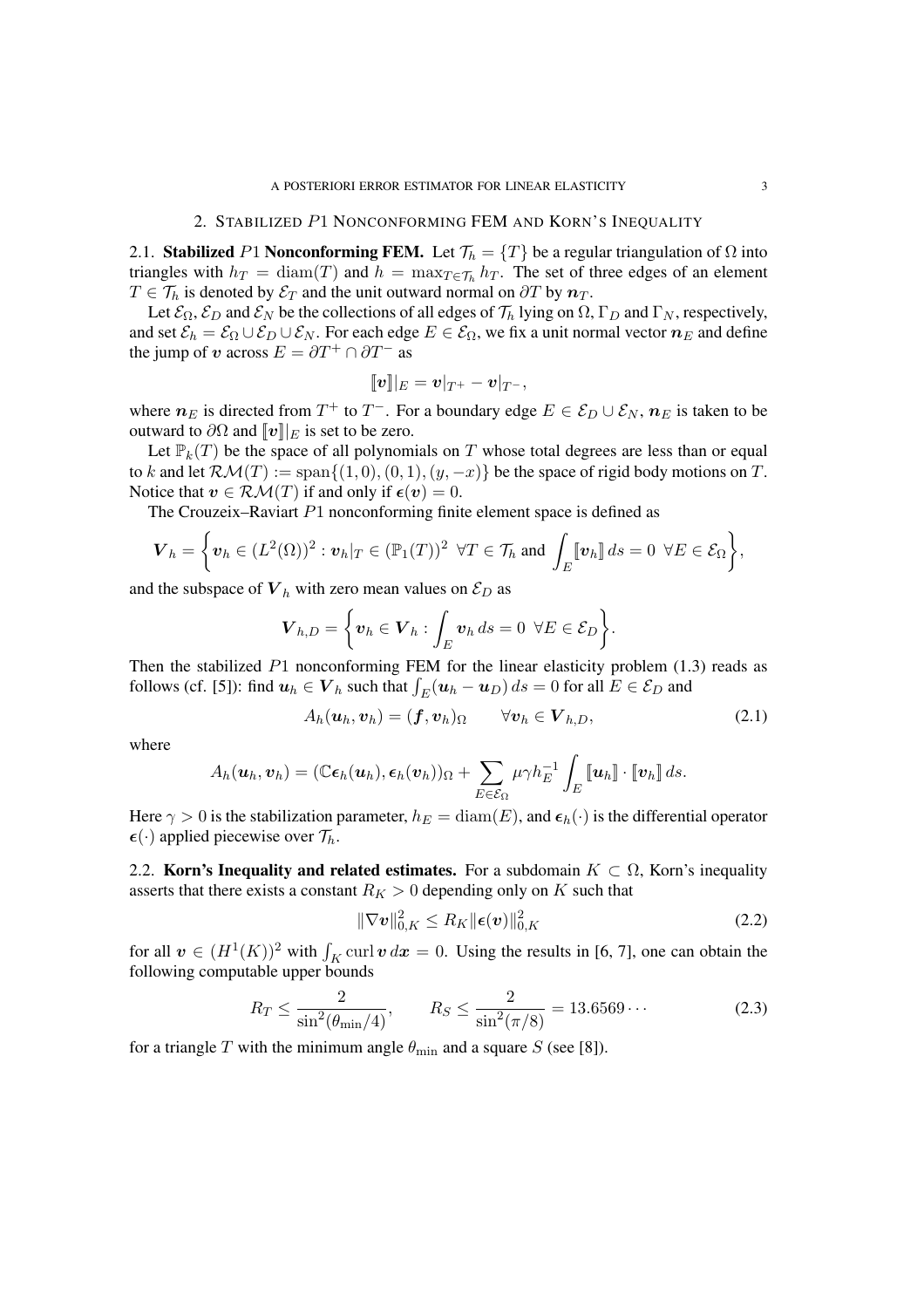In deriving the a posteriori error estimator based on a *nonsymmetric* approximation of the stress tensor, we will need the operator  $\Pi_K : (H^1(K))^2 \to \mathcal{RM}(K)$  defined by

$$
\int_{K} (\mathbf{v} - \Pi_{K} \mathbf{v}) dx = \int_{K} \text{curl} (\mathbf{v} - \Pi_{K} \mathbf{v}) dx = 0.
$$

The following estimates were first noted in [3, Appendix A]

$$
\|\nabla(\boldsymbol{v} - \Pi_K \boldsymbol{v})\|_{0,K} \le R_K^{1/2} \|\boldsymbol{\epsilon}(\boldsymbol{v})\|_{0,K},\tag{2.4}
$$

$$
\|\boldsymbol{v} - \Pi_K \boldsymbol{v}\|_{0,K} \le R_K^{1/2} \frac{h_K}{\pi} \|\boldsymbol{\epsilon}(\boldsymbol{v})\|_{0,K},
$$
\n(2.5)

where  $h_K$  is the diameter of  $K$ . The first result is a direct consequence of Korn's inequality  $(2.2)$  and the second result can be obtained by applying the Poincaré inequality [9] and then the first result.

# 3. *H*(div)-CONFORMING APPROXIMATION OF STRESS TENSOR

To recover a  $H$ (div)-conforming approximation of the stress tensor  $\sigma$ , we first need to construct the normal stress approximation  $g_T \approx \sigma n_T |_{\partial T}$  on every element  $T \in \mathcal{T}_h$  which fulfills the following equilibration conditions (see, e.g., [2, 10, 11])

$$
\boldsymbol{g}_{T_1}|_E + \boldsymbol{g}_{T_2}|_E = 0 \quad \text{for } E = \partial T_1 \cap \partial T_2,\tag{3.1}
$$

$$
\mathbf{g}_T|_E = 0 \qquad \text{for } E \in \mathcal{E}_T \cap \mathcal{E}_N,\tag{3.2}
$$

$$
\int_{T} \mathbf{f} \cdot \mathbf{v} \, d\mathbf{x} + \int_{\partial T} \mathbf{g}_{T} \cdot \mathbf{v} \, ds = 0 \qquad \text{for } \mathbf{v} \in \mathcal{RM}(T). \tag{3.3}
$$

For the stabilized *P*1 nonconforming FEM (2.1), this can be done by an easy adaptation of the result for the Stokes problem given in [4].

**Definition 3.1.** *For each*  $T \in \mathcal{T}_h$  *and*  $E \in \mathcal{E}_T$ *, we define the normal stress approximation* 

$$
\mathbf{g}_T|_E = \frac{1}{|E|} \Bigg\{ \int_T \mathbb{C} \epsilon(\mathbf{u}_h) \nabla \phi_E^{(T)} d\mathbf{x} - \int_T \mathbf{f} \phi_E^{(T)} d\mathbf{x} + \sum_{E' \in \mathcal{E}_T} \mu \gamma h_{E'}^{-1} \int_{E'} [\![\mathbf{u}_h]\!]_{\partial T} \phi_E^{(T)} ds \Bigg\} - \mu \gamma h_E^{-1} [\![\mathbf{u}_h]\!]_{\partial T} |_E,
$$

*where*  $\llbracket v \rrbracket_{\partial T}$  *is the jump of v from the interior to the exterior of*  $T$ 

$$
[\![\boldsymbol{v}]\!]_{\partial T}|_E=(\boldsymbol{n}_T|_E\cdot\boldsymbol{n}_E)[\![\boldsymbol{v}]\!]|_E.
$$

Here  $\phi_E^{(T)}$  $E^{(1)}$  denotes the scalar-valued local basis function for  $\mathbb{P}_1(T)$  associated with the edge  $E \in \mathcal{E}_T$  satisfying

$$
\int_{E'} \phi_E^{(T)} ds = \delta_{E,E'}|E| \qquad \forall E' \in \mathcal{E}_T.
$$

The proof of the equilibration conditions  $(3.1)$ – $(3.3)$  can be done similarly to [4, Theorem 1].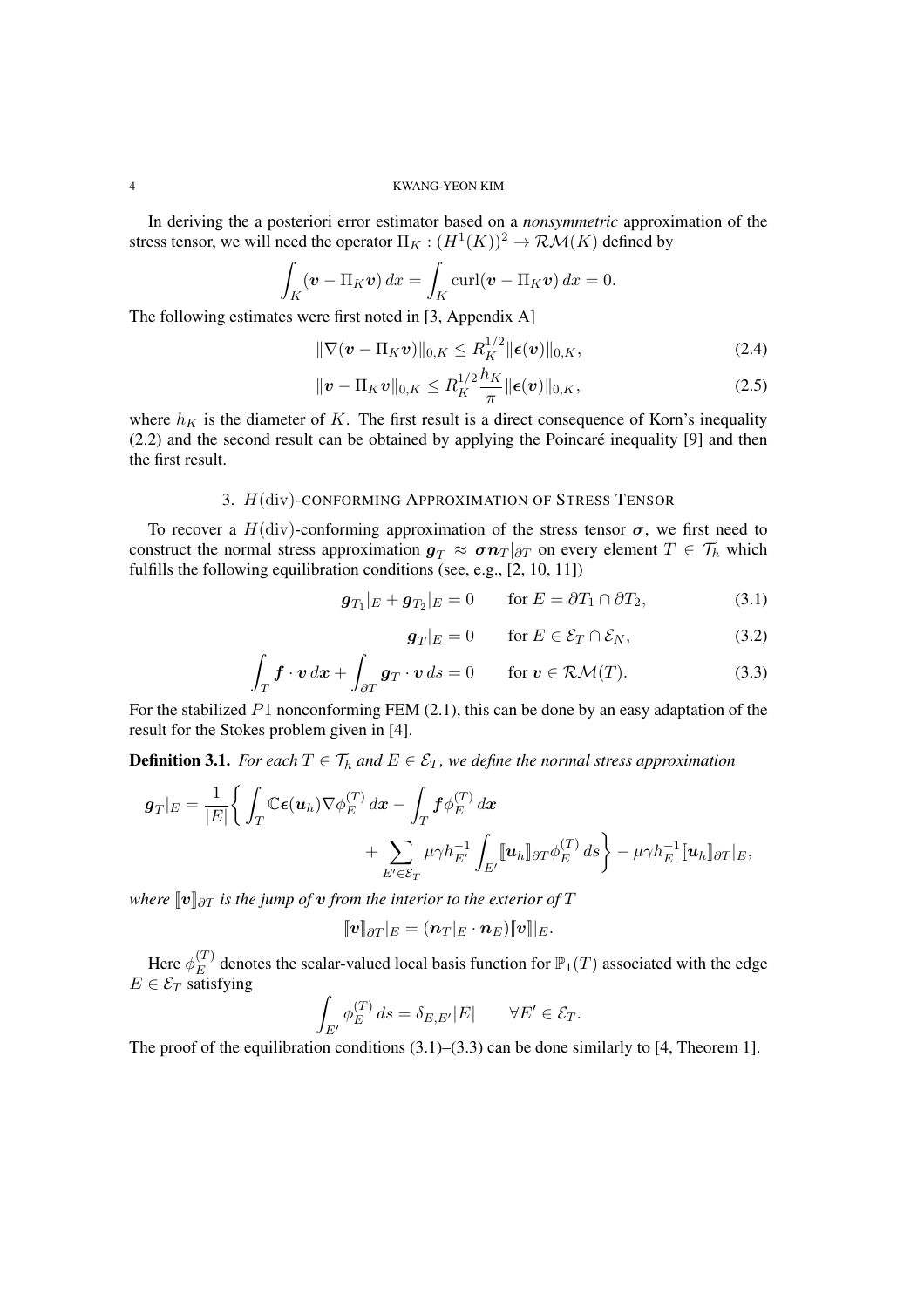Now we recover a *nonsymmetric*  $H$ (div)-conforming approximation  $\sigma_h$  of the stress tensor in the *nonsymmetric* Raviart–Thomas space of first order from the equilibrated normal stress approximation  $g_T$  given in Definition 3.1 which is piecewise linear over  $\partial T$ . We remark that the same recovery process was exploited in [12] for a posteriori error estimation of the Stokes equation involving the nonsymmetric gradient tensor. Below *P<sup>k</sup>* denotes the *L* <sup>2</sup> projection onto the space of piecewise constant ( $k = 0$ ) or linear ( $k = 1$ ) functions over  $\mathcal{T}_h$ .

**Definition 3.2.** For each element  $T \in \mathcal{T}_h$ , we determine  $\sigma^1_h|_T \in (\mathbb{P}_1(T))^{2 \times 2}$  by the condition

$$
\boldsymbol{\sigma}_h^1|_T\boldsymbol{n}_T=\boldsymbol{g}_T \quad on \ \partial T
$$

*and define the stress tensor approximation*

$$
\boldsymbol{\sigma}_h|_T = \boldsymbol{\sigma}_h^1|_T - \frac{1}{3}\sum_{i=1}^3 P_1 \boldsymbol{f}(\boldsymbol{x}_i) \otimes (\boldsymbol{x} - \boldsymbol{x}_i) \lambda_i,
$$

where  $\{x_i\}_{i=1,2,3}$  are the vertices of T,  $\{\lambda_i\}_{i=1,2,3}$  are the barycentric coordinates such that  $\lambda_i(\boldsymbol{x}_i) = \delta_{ij}$ *, and*  $(\boldsymbol{u} \otimes \boldsymbol{v})_{ij} := u_i v_j$ *.* 

Since  $(x - x_i)\lambda_i$  has vanishing normal components on  $\partial T$ , we immediately get

$$
\sigma_h|_T n_T = g_T \quad \text{on } \partial T,
$$
\n(3.4)

from which it follows by (3.1)–(3.2) that  $\sigma_h$  is indeed  $H(\text{div})$ -conforming and  $\sigma_h \cdot n|_{\Gamma_N} = 0$ . Moreover, we have the following result.

**Theorem 3.3.** Let  $\sigma_h$  be defined by Definition 3.2. Then we have

$$
\operatorname{div} \boldsymbol{\sigma}_h + P_1 \boldsymbol{f} = 0 \quad \text{and} \quad P_0 \boldsymbol{\sigma}_h^{AS} = 0. \tag{3.5}
$$

*Proof.* The proof of the first result is essentially given in [12]. We recall the proof for the reader's convenience. Taking  $v \in (\mathbb{P}_0(T))^2$  in (3.3), we can show that

$$
\operatorname{div} \boldsymbol{\sigma}_h^1 + P_0 \boldsymbol{f} = 0.
$$

Now use the identity

$$
\lambda_i(\boldsymbol{x}) = \nabla \lambda_i \cdot (\boldsymbol{x} - \boldsymbol{x}_i) + 1
$$

to obtain

$$
\begin{aligned} \mathbf{div}\,\boldsymbol{\sigma}_h &= \mathbf{div}\,\boldsymbol{\sigma}_h^1 - \frac{1}{3}\sum_{i=1}^3 P_1 \boldsymbol{f}(\boldsymbol{x}_i) \,\operatorname{div}\left((\boldsymbol{x} - \boldsymbol{x}_i)\lambda_i\right) \\ &= -P_0 \boldsymbol{f} - \frac{1}{3}\sum_{i=1}^3 P_1 \boldsymbol{f}(\boldsymbol{x}_i) \left(3\lambda_i - 1\right) \\ &= -P_0 \boldsymbol{f} - \left(P_1 \boldsymbol{f} - P_0 \boldsymbol{f}\right) = -P_1 \boldsymbol{f}, \end{aligned}
$$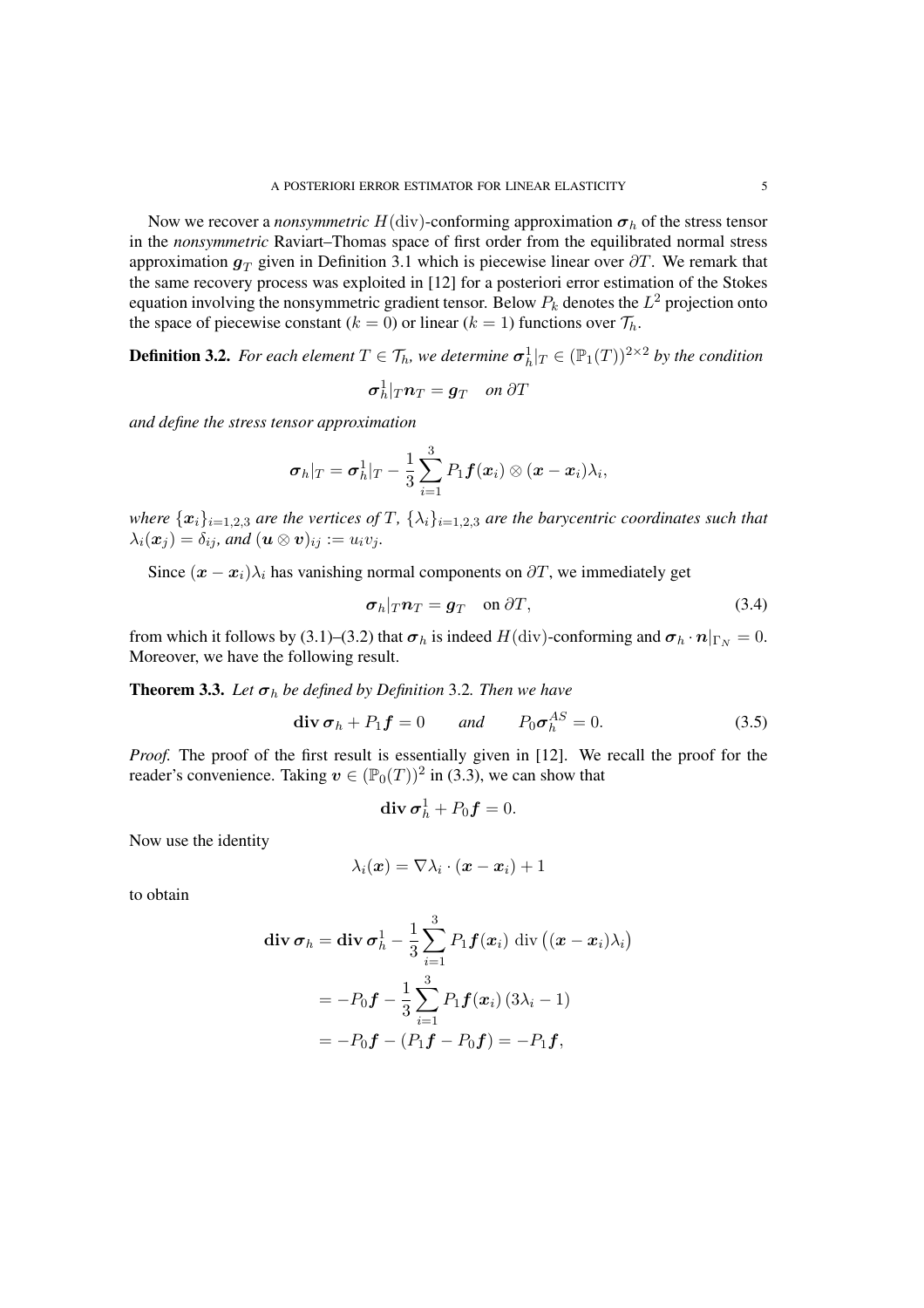which is the first result. To prove the second result, we use  $(3.4)$ , the first result and then  $(3.3)$ to obtain for  $v_h \in \mathcal{R}\mathcal{M}(T)$ 

$$
\int_T \sigma_h : \nabla v_h \, dx = \int_{\partial T} \sigma_h \mathbf{n}_T \cdot \mathbf{v}_h \, ds - \int_T \operatorname{div} \sigma_h \cdot \mathbf{v}_h \, dx
$$

$$
= \int_{\partial T} \mathbf{g}_T \cdot \mathbf{v}_h \, ds + \int_T \mathbf{f} \cdot \mathbf{v}_h \, dx = 0.
$$

Now the second result is obtained by taking  $v_h = (y, -x)$ .

# 4. A POSTERIORI ERROR ESTIMATION

In this section we will derive and analyze an a posteriori error estimator which gives a fully computable upper bound on the numerical error  $u - u_h$  of the *P*1 nonconforming FEM (2.1) measured in the energy semi-norm

$$
\|\boldsymbol{v}\|^2:=(\mathbb{C}\boldsymbol{\epsilon}_h(\boldsymbol{v}),\boldsymbol{\epsilon}_h(\boldsymbol{v}))_{\Omega}=\sum_{T\in\mathcal{T}_h}\|\boldsymbol{v}\|_T^2,\qquad \|\boldsymbol{v}\|_T^2:=(\mathbb{C}\boldsymbol{\epsilon}(\boldsymbol{v}),\boldsymbol{\epsilon}(\boldsymbol{v}))_T.
$$

Following [3, 4], we decompose the error  $u - u_h$  into two contributions

$$
\boldsymbol{u}-\boldsymbol{u}_h=(\boldsymbol{u}-\boldsymbol{\xi})+(\boldsymbol{\xi}-\boldsymbol{u}_h),
$$

where  $\boldsymbol{\xi} \in \boldsymbol{H}^1_D(\Omega;\boldsymbol{u}_D)$  is the solution of

$$
(\mathbb{C}\boldsymbol{\epsilon}(\boldsymbol{\xi}),\boldsymbol{\epsilon}(\boldsymbol{v}))_{\Omega}=(\mathbb{C}\boldsymbol{\epsilon}_h(\boldsymbol{u}_h),\boldsymbol{\epsilon}(\boldsymbol{v}))_{\Omega} \qquad \forall \boldsymbol{v} \in \boldsymbol{H}_D^1(\Omega).
$$
 (4.1)

By the Galerkin orthogonality  $(\mathbb{C}\epsilon_h(\xi - u_h), \epsilon(u - \xi))_{\Omega} = 0$ , we obtain the Pythagorean relationship

$$
\|\bm{u}-\bm{u}_h\|^2=\|\bm{u}-\bm{\xi}\|^2+\|\bm{\xi}-\bm{u}_h\|^2.
$$

The following lemma presents the abstract error formulas for the two contributions on the right-hand side, the proof of which is a simple modification of that of [4].

**Lemma 4.1.** *Let*  $\xi \in H_D^1(\Omega; \boldsymbol{u}_D)$  *be the solution of* (4.1)*. Then we have* 

$$
\|\boldsymbol{u} - \boldsymbol{\xi}\| = \sup_{\boldsymbol{v} \in \boldsymbol{H}_{D}^{1}(\Omega)} \frac{(\boldsymbol{f}, \boldsymbol{v})_{\Omega} - (\mathbb{C}\boldsymbol{\epsilon}_{h}(\boldsymbol{u}_{h}), \boldsymbol{\epsilon}(\boldsymbol{v}))_{\Omega}}{\|\boldsymbol{v}\|}
$$
(4.2)

*and*

$$
\|\boldsymbol{\xi} - \boldsymbol{u}_h\| = \inf_{\boldsymbol{\chi} \in \boldsymbol{H}_D^1(\Omega; \boldsymbol{u}_D)} \|\boldsymbol{\chi} - \boldsymbol{u}_h\|.
$$
 (4.3)

*Proof.* The first result is an immediate consequence of the equality

$$
(\mathbb{C}\boldsymbol{\epsilon}(\boldsymbol{u}-\boldsymbol{\xi}),\boldsymbol{\epsilon}(\boldsymbol{v}))_{\Omega}=(\boldsymbol{f},\boldsymbol{v})_{\Omega}-(\mathbb{C}\boldsymbol{\epsilon}_h(\boldsymbol{u}_h),\boldsymbol{\epsilon}(\boldsymbol{v}))_{\Omega} \qquad \forall \boldsymbol{v} \in \boldsymbol{H}^1_D(\Omega),
$$

while the second result follows from the fact that  $\xi$  is the orthogonal projection of  $u_h$  onto the hyperplane  $H_D^1(\Omega; u_D)$  with respect to the energy semi-inner product  $(\mathbb{C}\epsilon_h(\cdot), \epsilon_h(\cdot))_{\Omega}$ .

By the estimate (4.3),  $\|\boldsymbol{\xi} - \boldsymbol{u}_h\|$  measures the distance between the numerical solution  $\boldsymbol{u}_h$ and the continuous solution space  $H_D^1(\Omega; \boldsymbol{u}_D)$  in the energy semi-norm, commonly referred to as the *nonconforming error*, while  $\|\hat{u} - \xi\|$  is called the *conforming error*.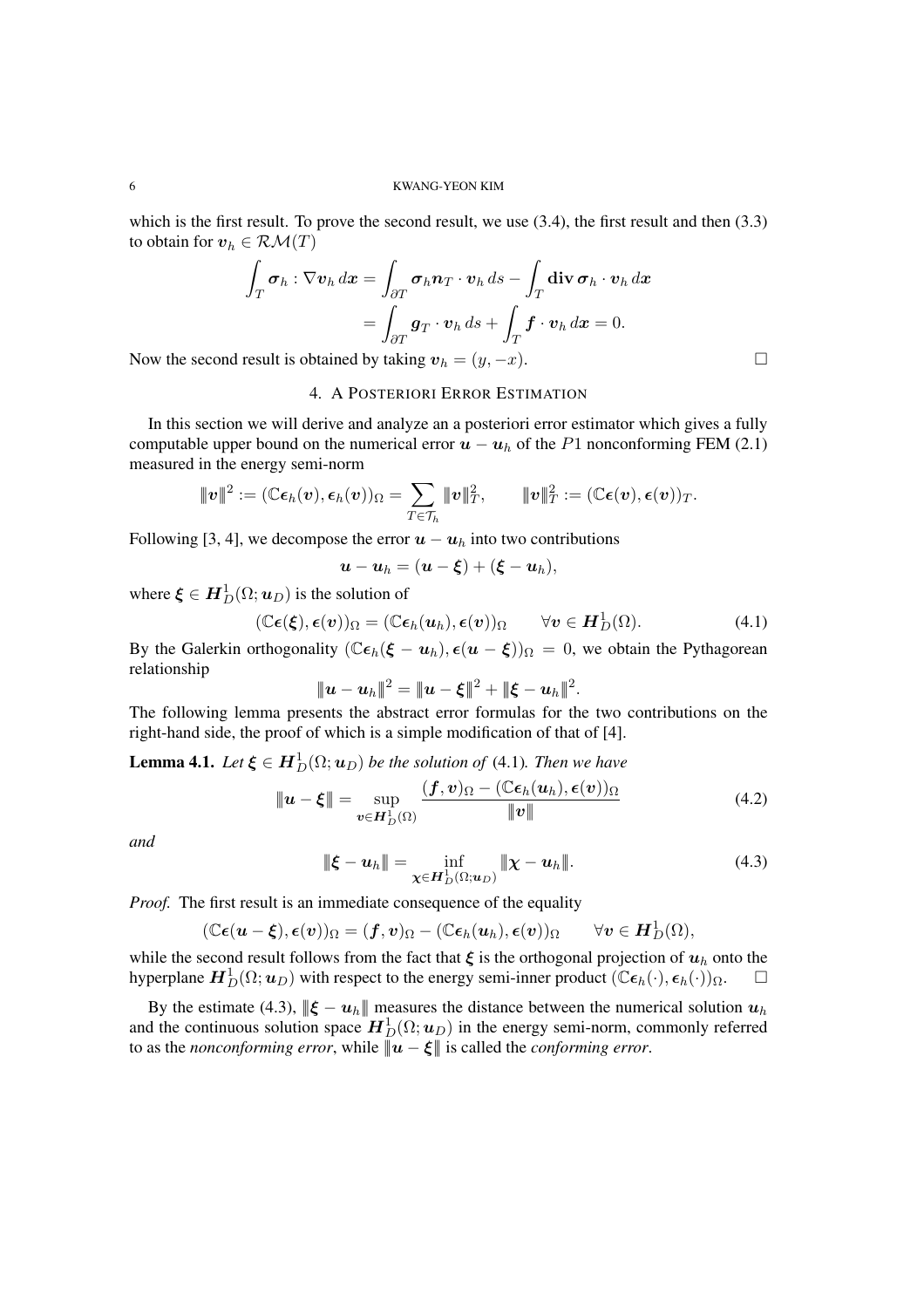4.1. Conforming error estimator. In this subsection we combine the equilibrated residual method and the hypercircle method to derive an estimator for the conforming error  $||u - \xi||$ based on the estimate (4.2). To begin with, let us define the symmetric and antisymmetric parts of a tensor  $\boldsymbol{\tau} = \boldsymbol{\tau}^S + \boldsymbol{\tau}^{AS}$  by

$$
\tau^{S} = \frac{\tau + \tau^{T}}{2} \quad \text{and} \quad \tau^{AS} = \frac{\tau - \tau^{T}}{2},
$$

where  $\tau^T$  is the transpose of  $\tau$ . It is obvious that

$$
(\tau^S, \tau^{AS})_T = 0
$$
 and  $\|\tau^S\|_{0,T} + \|\tau^{AS}\|_{0,T} \le \|\tau\|_{0,T}.$ 

Now we present the main result of this paper which generalizes Theorem 3.4 in [2] to the *nonsymmetric*  $H$ (div)-conforming approximation of the stress tensor.

**Theorem 4.2.** Let  $\sigma_h$  be defined by Definition 3.2 and let

$$
\eta_{CF,T} := \|\mathbb{C}^{-1/2}(\boldsymbol{\sigma}_h^S - \mathbb{C}\boldsymbol{\epsilon}(\boldsymbol{u}_h))\|_{0,T} + \left(\frac{R_T}{2\mu}\right)^{1/2} \frac{h_T}{\pi} \|\boldsymbol{f} + \text{div}\,\boldsymbol{\sigma}_h\|_{0,T}
$$

$$
\eta_{AS,K} := \left(\frac{R_K}{2\mu}\right)^{1/2} \|\boldsymbol{\sigma}_h^{AS}\|_{0,K}
$$

*for an element T and a subdomain K. Then we have*

$$
\|\mathbf{u}-\boldsymbol{\xi}\| \leq \bigg\{\sum_{T\in\mathcal{T}_h} (\eta_{CF,T} + \eta_{AS,T})^2\bigg\}^{1/2}.
$$

*Moreover, if*  $\Omega$  *is partitioned into the subdomains*  $\{\Omega_i\}_{i=1}^N$  *such that each*  $\Omega_i$  *is a union of elements in Th, then we have*

$$
\|\mathbf{u}-\boldsymbol{\xi}\| \leq \bigg(\sum_{T\in\mathcal{T}_h} \eta_{CF,T}^2\bigg)^{1/2} + \bigg(\sum_{i=1}^N \eta_{AS,\Omega_i}^2\bigg)^{1/2}.
$$

*Proof.* We are going to estimate the right-hand side of (4.2). First note that for  $v \in H_D^1(\Omega)$ ,

$$
(\boldsymbol{f},\boldsymbol{v})_{\Omega}-(\mathbb{C}\boldsymbol{\epsilon}_h(\boldsymbol{u}_h),\boldsymbol{\epsilon}(\boldsymbol{v}))_{\Omega}=\sum_{T\in\mathcal{T}_h}r_T(\boldsymbol{v}),
$$

where

$$
r_T(\boldsymbol{v}) := \int_T \boldsymbol{f} \cdot \boldsymbol{v} \, d\boldsymbol{x} + \int_{\partial T} \boldsymbol{\sigma}_h \boldsymbol{n}_T \cdot \boldsymbol{v} \, ds - \int_T \mathbb{C} \boldsymbol{\epsilon}(\boldsymbol{u}_h) : \boldsymbol{\epsilon}(\boldsymbol{v}) \, d\boldsymbol{x}.
$$

Using integration by parts, we get

$$
r_T(\boldsymbol{v}) = \int_T \boldsymbol{\sigma}_h : \nabla \boldsymbol{v} \, dx - \int_T \mathbb{C} \boldsymbol{\epsilon}(\boldsymbol{u}_h) : \boldsymbol{\epsilon}(\boldsymbol{v}) \, dx + \int_T (\boldsymbol{f} + \operatorname{div} \boldsymbol{\sigma}_h) \cdot \boldsymbol{v} \, dx
$$
  
= 
$$
\int_T (\boldsymbol{\sigma}_h^S - \mathbb{C} \boldsymbol{\epsilon}(\boldsymbol{u}_h)) : \boldsymbol{\epsilon}(\boldsymbol{v}) \, dx + \int_T (\boldsymbol{f} + \operatorname{div} \boldsymbol{\sigma}_h) \cdot \boldsymbol{v} \, dx + \int_T \boldsymbol{\sigma}_h^{AS} : \nabla \boldsymbol{v} \, dx.
$$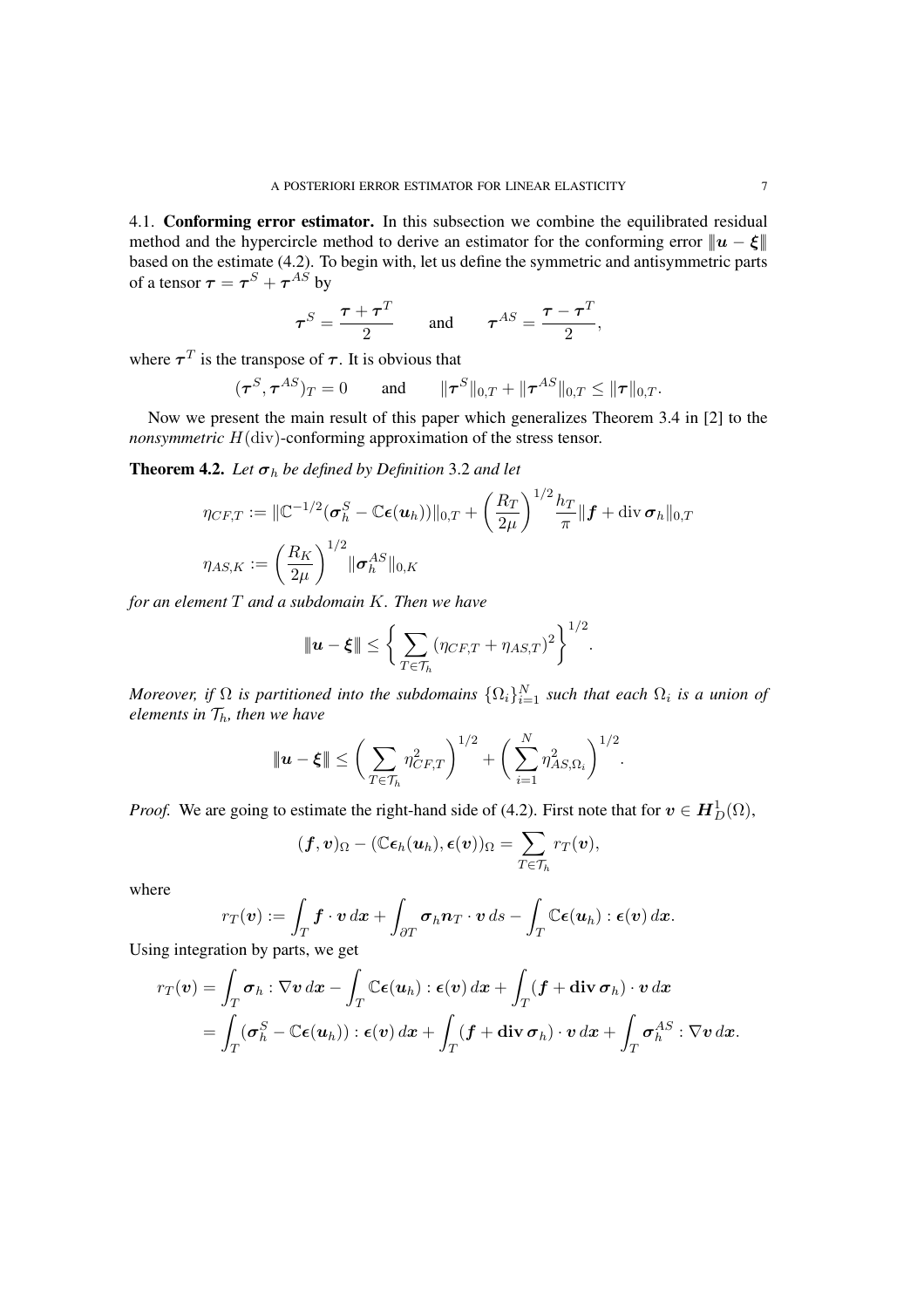The first term is simply bounded by

$$
\int_T (\boldsymbol{\sigma}_h^S - \mathbb{C}\boldsymbol{\epsilon}(\boldsymbol{u}_h)) : \boldsymbol{\epsilon}(\boldsymbol{v}) \, d\boldsymbol{x} \leq \|\mathbb{C}^{-1/2} (\boldsymbol{\sigma}_h^S - \mathbb{C}\boldsymbol{\epsilon}(\boldsymbol{u}_h))\|_{0,T} \|\boldsymbol{v}\|_T.
$$

The second term is handled by using the first result of (3.5) and the estimate (2.5)

$$
\int_T (\mathbf{f} + \mathrm{div} \, \boldsymbol{\sigma}_h) \cdot \boldsymbol{v} \, dx = \int_T (\mathbf{f} + \mathrm{div} \, \boldsymbol{\sigma}_h) \cdot (\boldsymbol{v} - \Pi_T \boldsymbol{v}) \, dx
$$
\n
$$
\leq \| \mathbf{f} + \mathrm{div} \, \boldsymbol{\sigma}_h \|_{0,T} \cdot R_T^{1/2} \frac{h_T}{\pi} \| \boldsymbol{\epsilon}(\boldsymbol{v}) \|_{0,T}
$$
\n
$$
\leq \left( \frac{R_T}{2\mu} \right)^{1/2} \frac{h_T}{\pi} \| \mathbf{f} + \mathrm{div} \, \boldsymbol{\sigma}_h \|_{0,T} \| \boldsymbol{v} \|_T,
$$

where we used the inequality  $\|\epsilon(v)\|_{0,T}^2 \leq \frac{1}{2\mu}$  $\frac{1}{2\mu}$   $|\!|\!| v |\!|\!|_T^2.$  As a result, it follows that

$$
\int_T (\boldsymbol{\sigma}_h^S - \mathbb{C}\boldsymbol{\epsilon}(\boldsymbol{u}_h)) : \boldsymbol{\epsilon}(\boldsymbol{v}) \, d\boldsymbol{x} + \int_T (\boldsymbol{f} + \operatorname{\bf div} \boldsymbol{\sigma}_h) \cdot \boldsymbol{v} \, d\boldsymbol{x} \leq \eta_{CF,T} |\!|\!| \boldsymbol{v} |\!|\!|_T.
$$

For the third term, we use the second result of (3.5) and the estimate (2.4) on each element *T* to obtain

$$
\int_T \boldsymbol{\sigma}_h^{AS} : \nabla \boldsymbol{v} \, dx = \int_T \boldsymbol{\sigma}_h^{AS} : \nabla (\boldsymbol{v} - \Pi_T \boldsymbol{v}) \, dx \leq \left(\frac{R_T}{2\mu}\right)^{1/2} \|\boldsymbol{\sigma}_h^{AS}\|_{0,T} \|\boldsymbol{v}\|_T,
$$

which gives

$$
\sum_{T\in\mathcal{T}_h}r_T(\boldsymbol{v})\leq \sum_{T\in\mathcal{T}_h}(\eta_{CF,T}+\eta_{AS,T})\|\boldsymbol{v}\|_T\leq \bigg\{\sum_{T\in\mathcal{T}_h}(\eta_{CF,T}+\eta_{AS,T})^2\bigg\}^{1/2}\|\boldsymbol{v}\|.
$$

Otherwise we can do the same thing on each subdomain  $\Omega_i$  to obtain

$$
\int_{\Omega_i} \boldsymbol{\sigma}^{AS}_{h} : \nabla \boldsymbol{v} \, d\boldsymbol{x} = \int_{\Omega_i} \boldsymbol{\sigma}^{AS}_{h} : \nabla (\boldsymbol{v} - \Pi_{\Omega_i} \boldsymbol{v}) \, d\boldsymbol{x} \leq \left(\frac{R_{\Omega_i}}{2\mu}\right)^{1/2} \| \boldsymbol{\sigma}^{AS}_{h} \|_{0,\Omega_i} \| \boldsymbol{v} \|_{\Omega_i},
$$

which gives

$$
\sum_{T \in \mathcal{T}_h} r_T(\mathbf{v}) \leq \sum_{T \in \mathcal{T}_h} \eta_{CF,T} \|\mathbf{v}\|_T + \sum_{i=1}^N \eta_{AS,\Omega_i} \|\mathbf{v}\|_{\Omega_i}
$$
\n
$$
\leq \left(\sum_{T \in \mathcal{T}_h} \eta_{CF,T}^2\right)^{1/2} \|\mathbf{v}\| + \left(\sum_{i=1}^N \eta_{AS,\Omega_i}^2\right)^{1/2} \|\mathbf{v}\|.
$$

The proof is completed by invoking the estimate  $(4.2)$ .

Remark 4.3. *One can readily check that Theorem* 4.2 *is valid for any H*(div)*-conforming approximation σ<sup>h</sup> satisfying* (3.5)*. In particular, the symmetric approximation of the stress tensor from g<sup>T</sup> in the Arnold–Winther space* [2] *or in the Arnold–Douglas–Gupta space* [3]  $\sigma_h^{10}$  *yields a simpler error estimator with*  $\sigma_h^{AS} = 0$ *. But the nonsymmetric approximation given in*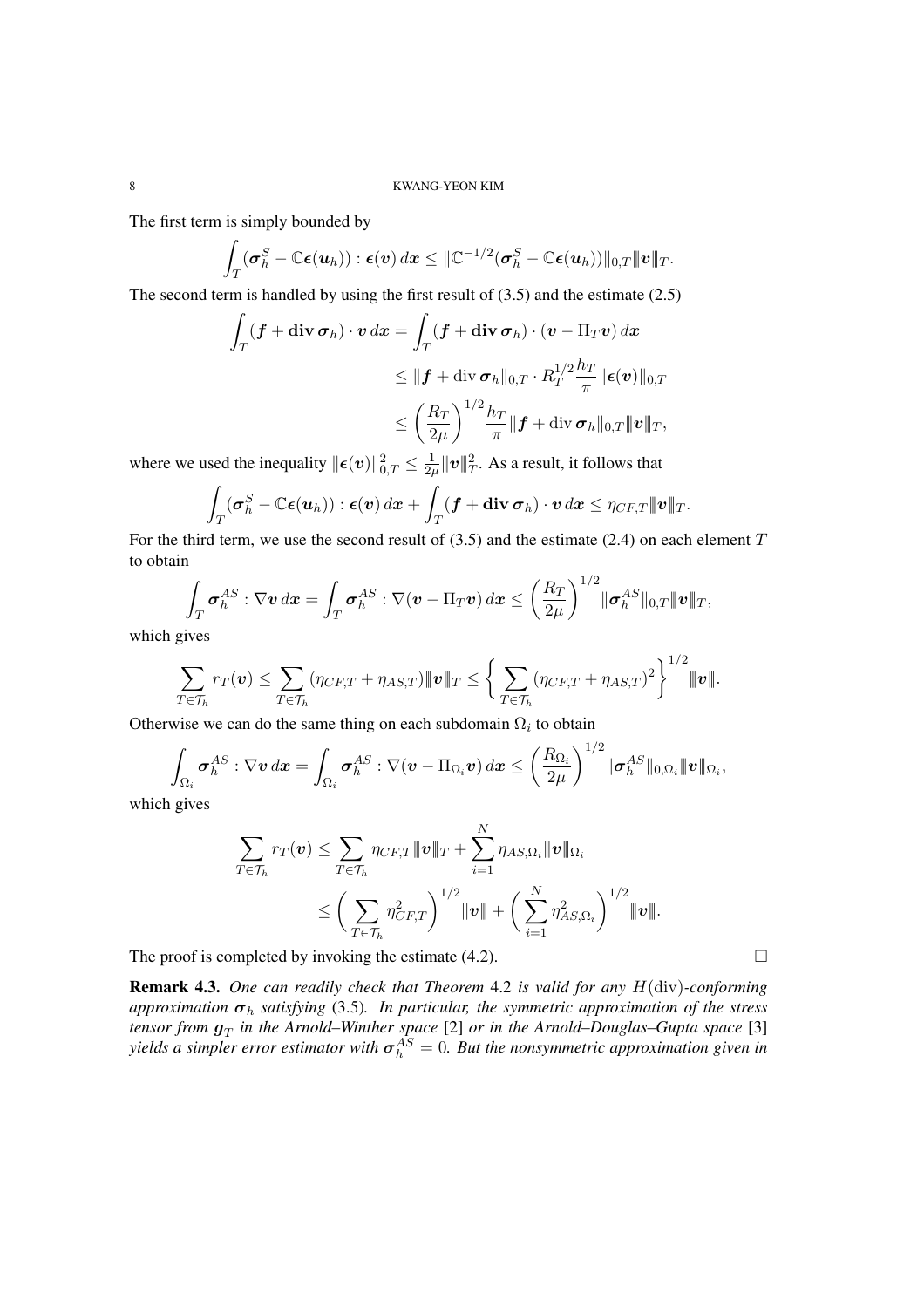*Definition* 3.2 *requires much less computation and makes the implementation easier than the symmetric ones.*

**Remark 4.4.** *In practice,*  $\eta_{CFT}$  *and*  $\eta_{AS,K}$  *are computed using the upper bounds* (2.3)*. The second result of Theorem* 4.2 *may give sharper upper bounds, e.g., when every* Ω*<sup>i</sup> is a square.*

4.2. Nonconforming error estimator. Based on the estimate (4.3), a computable upper bound on the nonconforming error  $\|\boldsymbol{\xi} - \boldsymbol{u}_h\|$  is obtained by choosing a suitable  $\boldsymbol{\chi} \in \boldsymbol{H}_D^1(\Omega; \boldsymbol{u}_D)$ . Like in [3, 4], we simply choose the continuous piecewise linear or quadratic polynomial  $\tilde{u}_h$ constructed by averaging the nodal values of  $u_h$  at Lagrange nodes and enforcing the Dirichlet boundary condition at Dirichlet nodes, i.e., interpolating

$$
\widetilde{\boldsymbol{u}}_h(\boldsymbol{z}) = \left\{ \begin{array}{cl} \frac{1}{\operatorname{card}(\omega_{\boldsymbol{z}})} \sum_{T \in \omega_{\boldsymbol{z}}} \boldsymbol{u}_h|_T(\boldsymbol{z}) & \text{ for } \boldsymbol{z} \in \mathcal{N}_h \setminus \mathcal{N}_{h,D}, \\ \boldsymbol{u}_D(\boldsymbol{z}) & \text{ for } \boldsymbol{z} \in \mathcal{N}_{h,D}, \end{array} \right.
$$

where  $\mathcal{N}_h$  is the set of all linear or quadratic Lagrange nodes of  $\mathcal{T}_h$ ,  $\mathcal{N}_{h,D} = \mathcal{N}_h \cap \Gamma_D$ , and  $\omega_z$ is the set of all elements in  $\mathcal{T}_h$  sharing the node  $z$ . The proof of the following theorem is trivial and thus omitted.

**Theorem 4.5.** Let  $\widetilde{\mathbf{u}}_h$  be the continuous piecewise linear or quadratic polynomial constructed *as above and let*

$$
\eta_{NC,T}:=\|\widetilde{\boldsymbol{u}}_h-\boldsymbol{u}_h\|_T,\qquad\mathrm{osc}_T(\boldsymbol{u}_D):=\inf_{\boldsymbol{\chi}}\|\boldsymbol{\chi}\|,
$$

 $w$ *here*  $\widetilde{\bm{u}}_D := \widetilde{\bm{u}}_h|_{\Gamma_D}$  and the infimum is taken over all  $\bm{\chi} \in \bm{H}^1(T)$  such that

$$
\chi = \begin{cases} u_D - \widetilde{u}_D & \text{on } \partial T \cap \Gamma_D, \\ 0 & \text{on } \partial T \setminus \Gamma_D. \end{cases}
$$
(4.4)

*Then we have*

$$
\|\boldsymbol{\xi}-\boldsymbol{u}_h\|\leq \bigg\{\sum_{T\in\mathcal{T}_h}(\eta_{NC,T}+\mathrm{osc}_T(\boldsymbol{u}_D))^2\bigg\}^{1/2}.
$$

**Remark 4.6.** *Since*  $\tilde{u}_D$  *is the piecewise linear or quadratic Lagrange interpolant of*  $u_D$  *over*  $\mathcal{E}_D$ *, the second term*  $\csc_T(\mathbf{u}_D)$  *is called the data oscillation of*  $\mathbf{u}_D$  *on*  $\partial T \cap \Gamma_D$  *and it can be shown that* (*cf.* [3, 4])

$$
\mathrm{osc}_T(\boldsymbol{u}_D) \leq C \bigg(\sum_{E \in \mathcal{E}_T \cap \mathcal{E}_D} h_E |\boldsymbol{u}_D - \widetilde{\boldsymbol{u}}_D|_{1,E}^2\bigg)^{1/2}.
$$

*This term can be estimated using an extension of the boundary data* (4.4) *as in* [3] *or may be regarded as a higher order perturbation and negligible if*  $\mathbf{u}_D$  *is piecewise smooth over*  $\mathcal{E}_D$ *.*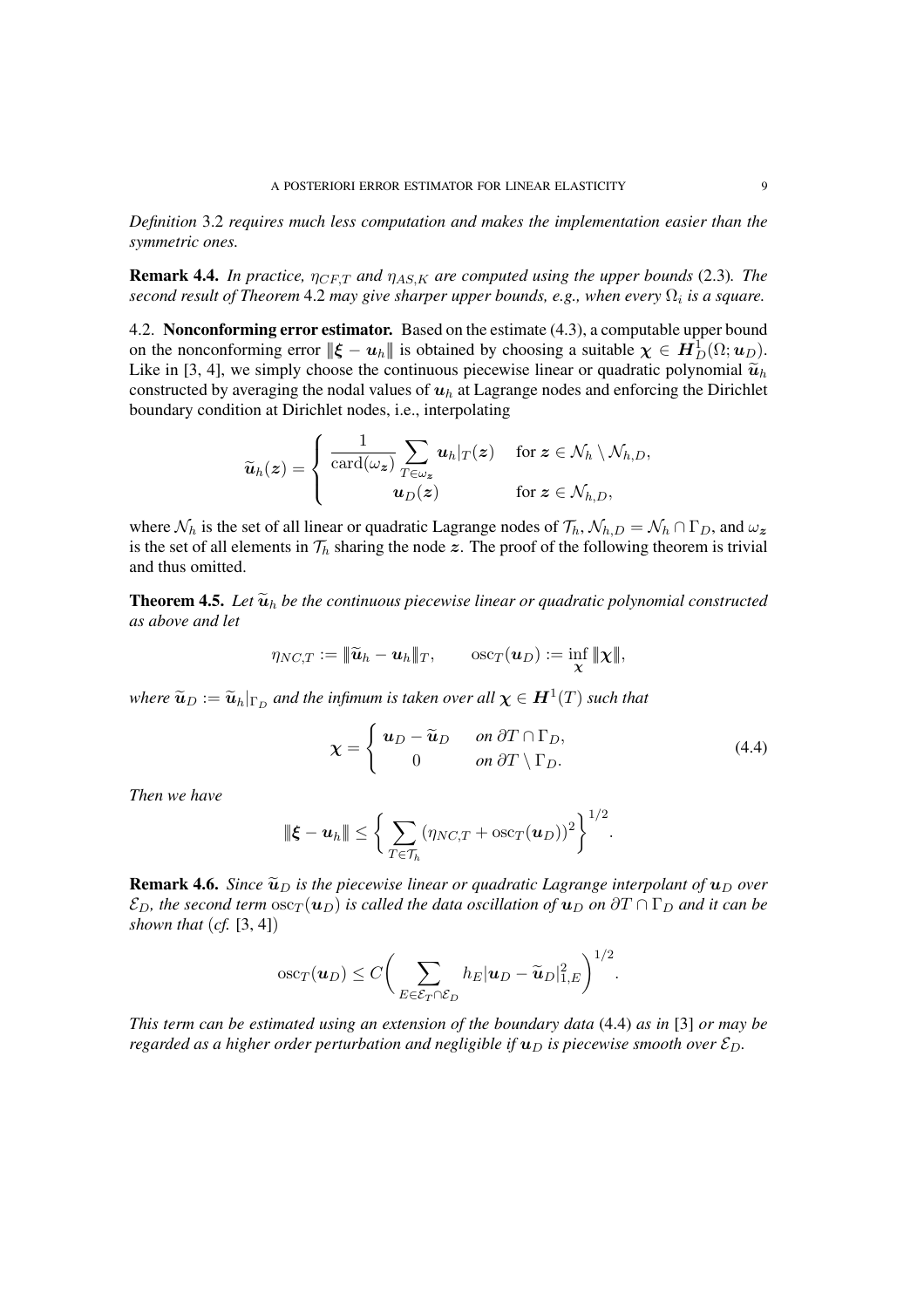## 5. NUMERICAL RESULTS

In this section we present some numerical results to confirm the theory established in the previous section and illustrate the effectiveness of our error estimator. Since the domain  $\Omega$  is either a square (Example 1) or composed of three squares which are unions of elements in  $\mathcal{T}_h$ (Example 2), we can define the total error estimator in two ways (cf. Theorem 4.2)

$$
\eta_0^2 := \sum_{T \in \mathcal{T}_h} (\eta_{CF,T} + \eta_{AS,T})^2 + \sum_{T \in \mathcal{T}_h} \eta_{NC,T}^2
$$

and

$$
\eta_1^2 := \left\{ \left( \sum_{T \in \mathcal{T}_h} \eta_{CF,T}^2 \right)^{1/2} + \left( \frac{R_S}{2\mu} \right)^{1/2} ||\boldsymbol{\sigma}_h^{AS}||_{0,\Omega} \right\}^2 + \sum_{T \in \mathcal{T}_h} \eta_{NC,T}^2,
$$

where the constants  $R_T$  and  $R_S$  are replaced by the upper bounds given in (2.3), respectively, and the data oscillation  $\csc_T(u_D)$  is ignored. The nonconforming error estimator  $\eta_{NCT}$  is computed using the piecewise quadratic polynomial. For comparison we also compute the total error estimator

$$
\eta_{sym}^2 := \sum_{T \in \mathcal{T}_h} \eta_{CF,T}^2 + \sum_{T \in \mathcal{T}_h} \eta_{NC,T}^2
$$

using the symmetric approximation of the stress tensor in the Arnold–Winther space (cf. [2]).

**Example 1.** Consider the following solution  $u = (u_1, u_2)$  on the unit square  $\Omega = (0, 1)^2$ 

$$
u_1(x, y) = \cos(2\pi x)\sin(2\pi y),
$$
  $u_2(x, y) = -u_1(y, x)$ 

with the Lamé constants  $\mu = 1.0$ ,  $\lambda = 5.0$  and the corresponding body force  $f$ . We impose the homogeneous Neumann boundary condition

$$
\sigma n = 0
$$
 on  $\Gamma_N = \{(x, y) : x = 1, 0 \le y \le 1\}.$ 

and the Dirichlet boundary condition on the remaining part  $\Gamma_D = \partial \Omega \setminus \Gamma_N$ .

As the solution *u* is smooth, numerical experiments are performed on a sequence of uniform meshes obtained by first partitioning  $\Omega$  into equal squares of size  $h = \frac{1}{2^m}$   $(m = 3, 4, 5, 6, 7, 8)$ and then dividing every square into two triangles along the diagonal of slope 1.

Numerical results are reported in Tables 1–2, where the three contributions of the total error estimator are defined as

$$
\eta_{CF}^2 = \sum_{T \in \mathcal{T}_h} \eta_{CF,T}^2, \qquad \eta_{AS}^2 = \sum_{T \in \mathcal{T}_h} \eta_{AS,T}^2 \quad \text{or} \quad \frac{R_S}{2\mu} \|\boldsymbol{\sigma}_h^{AS}\|_{0,\Omega}^2, \qquad \eta_{NC}^2 = \sum_{T \in \mathcal{T}_h} \eta_{NC,T}^2
$$

and the effectivity index  $\theta$  is the ratio of the total error estimator to the actual error  $||u - u_h||$ . We observe that  $\theta$  is always bigger than unity, which means that the total error estimator gives an upper bound on the actual error as predicted by the theory. Although the best result is obtained for the estimator  $\eta_{sym}$ , our estimator  $\eta_1$  seems to be competitive in terms of accuracy and computational cost. This is partly due to the fact that the common contribution  $\eta_{NC}$  is comparable to the sum  $\eta_{CF} + \eta_{AS}$ .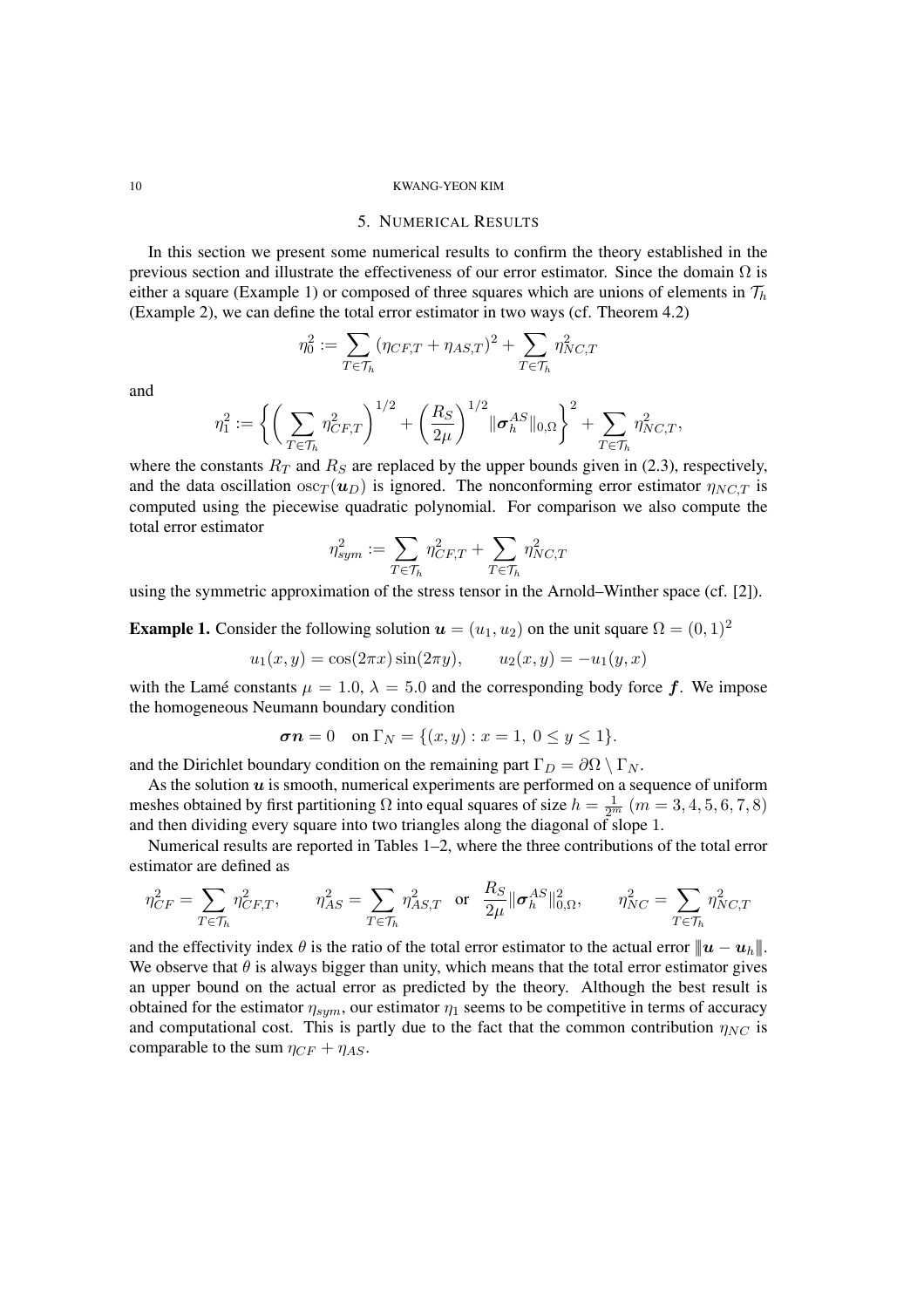TABLE 1. Mesh size, actual error, three contributions of  $\eta_1$  and effectivity index for Example 1.

| 1/h | $\  \boldsymbol{u} - \boldsymbol{u}_h \ $ | $\eta_{CF}$  | $\eta_{AS}$  | $\eta_{NC}$  | $\theta$ |
|-----|-------------------------------------------|--------------|--------------|--------------|----------|
| 8   | $1.802e+0$                                | $1.573e+0$   | $1.997e+0$   | $3.025e+0$   | 2.597    |
| 16  | $8.998e-1$                                | $5.631e-1$   | $1.063e+0$   | $1.427e+0$   | 2.404    |
| 32  | $4.492e-1$                                | $2.533e-1$   | $5.424e-1$   | $6.993e-1$   | 2.358    |
| 64  | $2.244e-1$                                | $1.231e-1$   | $2.732e-1$   | $3.462e-1$   | 2.345    |
| 128 | $1.121e-1$                                | $6.112e - 2$ | $1.370e-1$   | $1.722e-1$   | 2.341    |
| 256 | $5.605e - 2$                              | $3.050e - 2$ | $6.860e - 2$ | $8.590e - 2$ | 2.340    |

TABLE 2. Comparison of the error estimators  $\eta_0$  and  $\eta_{sym}$  for Example 1.

|     | $\eta_0$    |                       |          | $\eta_{sym}$ |             |                           |          |
|-----|-------------|-----------------------|----------|--------------|-------------|---------------------------|----------|
| 1/h | $\eta_{CF}$ | $\eta_{AS}$           | $\theta$ |              | $\eta_{CF}$ | $\eta_{AS}$               | $\theta$ |
| 8   | $1.573e+0$  | $3.918e+0$            | 3.468    |              | $2.809e+0$  | $0.000e+0$                | 2.291    |
| 16  | $5.631e-1$  | $2.085e+0$            | 3.333    |              | $1.308e+0$  | $0.000e+0$                | 2.151    |
| 32  |             | $2.533e-1$ $1.064e+0$ | 3.310    |              | 6.498e–1    | $0.000e+0$                | 2.125    |
| 64  |             | $1.231e-1$ 5.359e-1   | 3.307    |              | $3.259e-1$  | $0.000e+0$                | 2.119    |
| 128 |             | $6.112e-2$ $2.688e-1$ | 3.308    |              | $1.635e-1$  | $0.000e+0$                | 2.118    |
| 256 |             | $3.050e-2$ $1.346e-1$ | 3.309    |              |             | $8.188e-2 \quad 0.000e+0$ | 2.117    |

**Example 2.** Let  $(r, \theta)$  be the polar coordinates and consider the solution  $u = (u_1, u_2)$  on the  $Γ$ -shaped domain  $Ω = (−1, 1)^{2} \setminus [0, 1] \times [-1, 0]$  (cf. [2, 3])

$$
u_1(r,\theta) = \frac{1}{2\mu}r^{\alpha}(A\cos(\alpha\theta) - \cos((\alpha - 2)\theta)),
$$
  

$$
u_2(r,\theta) = \frac{1}{2\mu}r^{\alpha}(B\sin(\alpha\theta) + \sin((\alpha - 2)\theta))
$$

with the parameters chosen as

$$
\mu = 1.0,
$$
\n $\lambda = 5.0,$ \n $\alpha = 0.6,$ \n $A = 1.0,$ \n $B = \frac{2(3\mu + \lambda)}{(\lambda + \mu)\alpha} - A.$ 

The corresponding body force  $f$  is then zero and the Dirichlet boundary condition is imposed on the whole boundary *∂*Ω.

As the solution  $u$  is singular near the origin, we perform adaptive mesh refinement starting with the initial mesh shown in Fig. 1 and using the maximum criterion: mark an element  $T \in \mathcal{T}_h$  for refinement if

$$
\eta_T > 0.5 \max_{T' \in \mathcal{T}_h} \eta_{T'},
$$

where the local error indicator  $\eta_T$  is defined with the three contributions of  $\eta_1$ 

$$
\eta_T := \left(\eta_{CF,T}^2 + \frac{R_S}{2\mu} \|\boldsymbol{\sigma}_h^{AS}\|_{0,T}^2 + \eta_{NC,T}^2\right)^{1/2}.
$$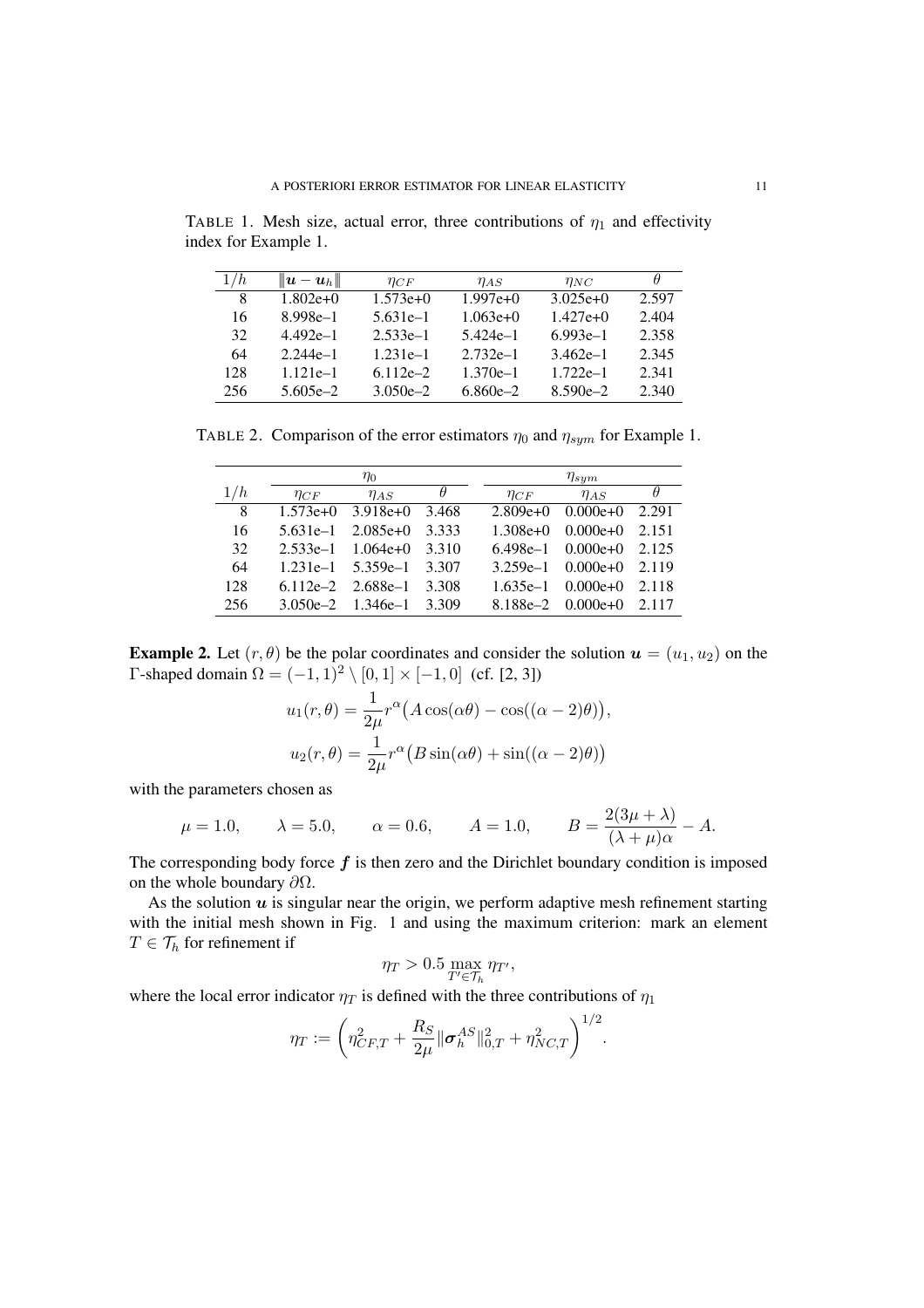

FIGURE 1. Initial and adapted meshes after 7 and 14 refinements for Example 2.

| N     | $ \! \!  \boldsymbol{u}-\boldsymbol{u}_h \! \! $ | $\eta_{CF}$  | $\eta_{AS}$          | $\eta_{NC}$  | $\theta$ |
|-------|--------------------------------------------------|--------------|----------------------|--------------|----------|
| 44    | 8.782e-1                                         | $1.201e-1$   | $3.294e-1$           | $1.815e+0$   | 2.130    |
| 132   | $6.379e-1$                                       | $1.535e-1$   | $3.371e-1$           | $1.552e+0$   | 2.551    |
| 240   | $4.917e-1$                                       | $1.318e-1$   | $2.681e-1$           | $1.123e+0$   | 2.424    |
| 364   | $3.840e-1$                                       | $1.190e-1$   | $2.192e-1$           | $8.363e-1$   | 2.349    |
| 490   | $3.218e-1$                                       | $1.113e-1$   | $1.920e-1$           | $6.791e-1$   | 2.311    |
| 686   | $2.714e-1$                                       | $1.005e-1$   | $1.724e-1$           | 5.377e-1     | 2.222    |
| 960   | $2.303e-1$                                       | $9.114e - 2$ | $1.542e-1$           | 4.567e–1     | 2.251    |
| 1432  | 1.845e-1                                         | $7.667e - 2$ | $1.307e-1$           | $3.721e-1$   | 2.309    |
| 2102  | $1.498e-1$                                       | $6.570e - 2$ | $1.137e-1$           | $3.101e-1$   | 2.391    |
| 3472  | 1.185e-1                                         | $5.214e - 2$ | $9.058e - 2$         | $2.411e-1$   | 2.364    |
| 4998  | $9.802e - 2$                                     | $4.403e-2$   | 7.717e <sup>-2</sup> | $2.014e-1$   | 2.398    |
| 7400  | $8.015e - 2$                                     | 3.718e-2     | $6.491e-2$           | $1.671e-1$   | 2.444    |
| 11618 | $6.473e - 2$                                     | $2.970e - 2$ | $5.166e - 2$         | $1.322e-1$   | 2.398    |
| 17010 | $5.324e - 2$                                     | $2.468e - 2$ | $4.281e - 2$         | $1.094e-1$   | 2.414    |
| 25886 | 4.288e-2                                         | $2.029e - 2$ | $3.545e - 2$         | $8.919e - 2$ | 2.453    |
| 39068 | $3.503e-2$                                       | $1.665e-2$   | $2.896e - 2$         | 7.285e-2     | 2.454    |

TABLE 3. Number of unknowns, actual error, three contributions of  $\eta_1$  and effectivity index for Example 2.

Two adapted meshes generated after 7 and 14 refinements are shown in the middle and right figures of Fig. 1. As expected, the mesh refinement is highly concentrated around the origin to resolve the singular behavior of *u*. Furthermore, numerical results reported in Tables 3–4 confirm the theory and the effectiveness of our estimator  $\eta_1$  also in the context of adaptive mesh refinement. Finally, it is found that the actual error attains the optimal order of convergence with respect to the number of unknowns *N*

$$
\|\mathbf{u}-\mathbf{u}_h\|=O(N^{-0.50}),
$$

demonstrating the efficiency of adaptive mesh refinement.